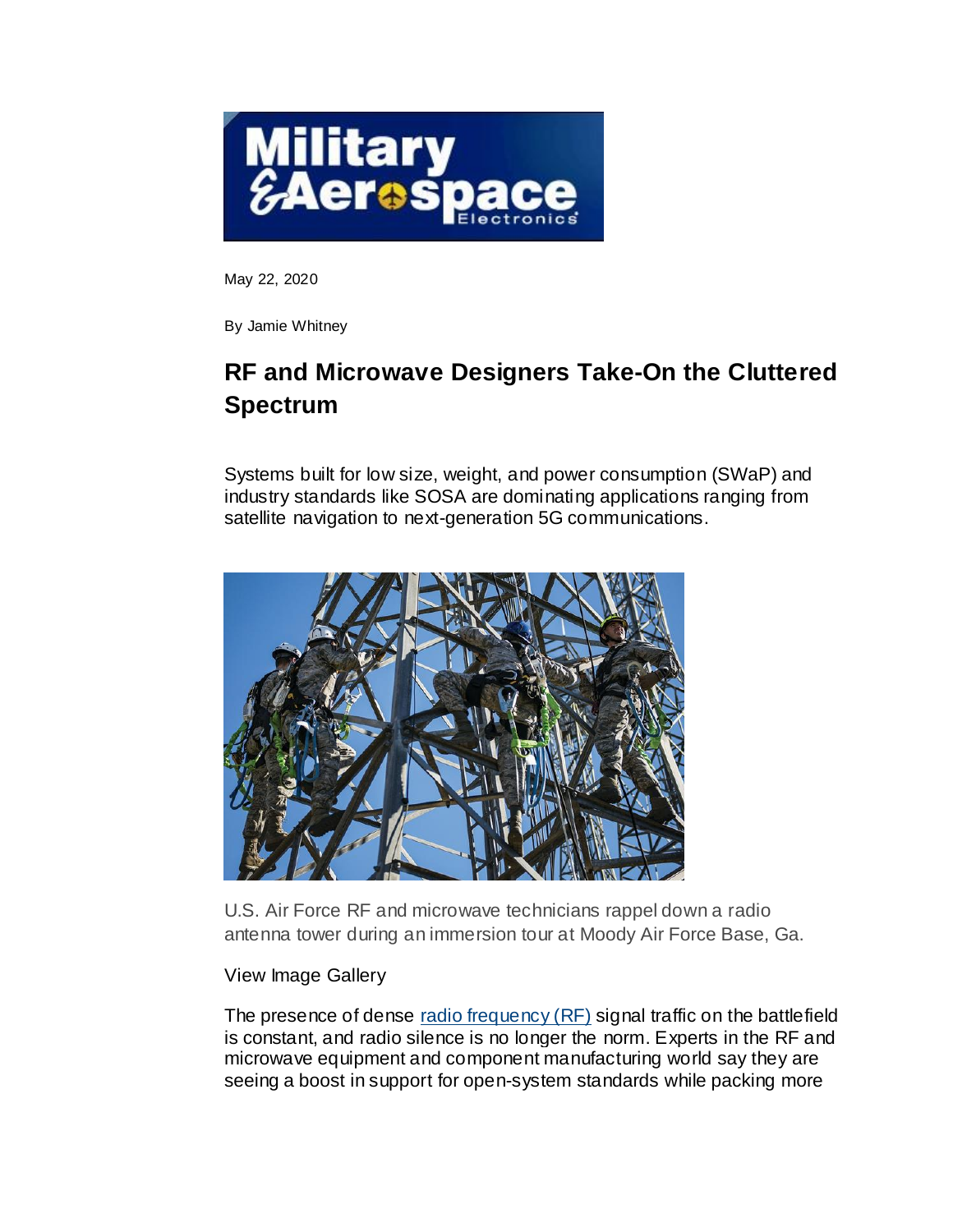power into smaller spaces using commercial-off-the-shelf (COTS) components.

"Military radio systems were traditionally stovepiped and had a lot of internally designed signal synthesis and baseband-to-RF conversion sections, says Dean Handrinos, co-founder and partner at Triad RF Systems in East Brunswick, N.J. "These subsystems were usually designed around a limited number of waveforms that would not change over the lifetime of the product. Adapting a legacy radio for a new signal would call for a wholesale redesign."

Now, with a boom in software-defined radio (SDR) technology, Handrinos says mil-aero radio manufacturers are afforded a lot more accessibility.

"An engineer now has the ability to design a radio capable of generating many different signal types and modulations, without having to design a system from scratch," Handrinos says. "When needed, they can change waveforms on the fly programmatically. This accessibility is also apparent on the RF circuit front as well. RF SoCs [systems-on-chip] now exist that can directly synthesize complex signals up to 6 GHz and can handle instantaneous transmit modulation bandwidths hundreds of megahertz wide and beyond."

Handrinos explains that Triad RF Systems is getting requests from systems integrators to close long-distance unmanned aerial vehicle (UAV) systems radio links, as they have much higher bandwidth and throughput requirements than before.

"These links are now tasked with passing data-intensive HD [electrooptical/infra-red] streams and other data from multiple payloads," Handrinos says. "Bolting-on an amplifier to boost link distance, as was formerly done, no longer solves data link distance issues because modern radio systems with complex waveforms (like 256QAM) are much more sensitive to the signal distortion an amplifier introduces. Much more advanced amplifier products with control systems to manage this distortion and keep the link reliable are required, and that is where our specific expertise lies."

#### **Software-defined advantages**

He continues, "Triad designs high power RF Systems, so while it is now easier for radios to generate these complex signals at the board level, it is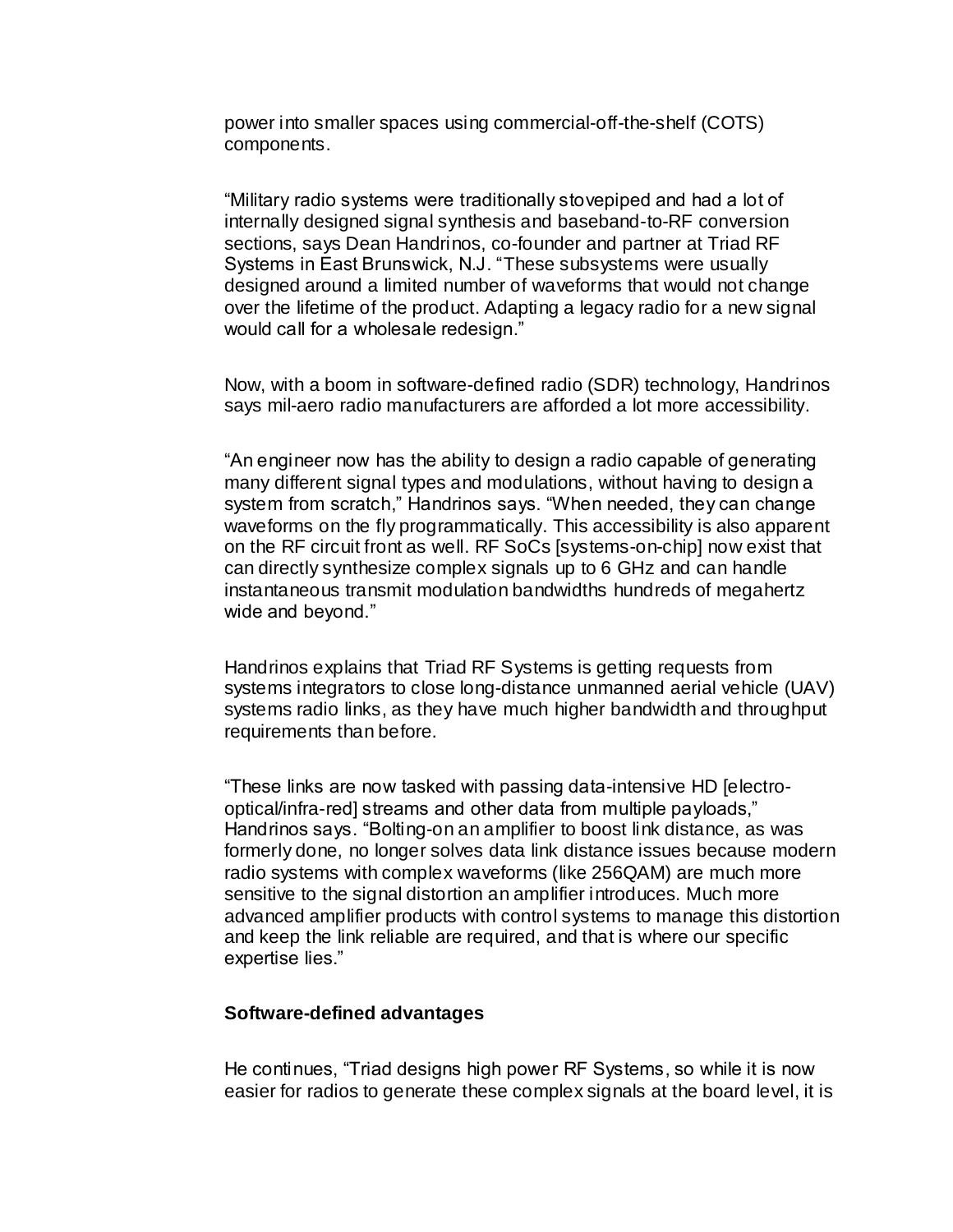an entirely different challenge to transmit that signal at high output power, with sufficient signal linearity and SNR for the radios to communicate properly."

Handrinos notes the company's Triad High Power Radio (THPR) system reflects the trend of enabling high date rates across long wireless links in unmanned systems in air, sea, or on the battle field.



The Triad High Power Radio (THPR) system is a radio-agnostic solution for when extended range is needed from modern, high bandwidth military radio systems.

"Our main product line, the THPR-high power radio system, is a radioagnostic solution for when extended range is needed from modern highbandwidth military radio systems utilizing technologies such as MIMO and mesh networking," Triad's Handrinos says. "Our advanced amplifiers are tailored for the multitude of signals that can be generated out of an SDR. We also qualify our products to ensure that we deliver the promised data rate at much higher RF output powers than the stock radios are capable of. Internal monitoring and auto power control circuitry take nearly all the guesswork and troubleshooting out of deploying a long range, high bandwidth link. Our current product line spans 400 MHz to 6 GHz, but there are plans to develop for X and Ku bands as well."

Brian Kimball, senior product manager at Mercury Systems in Andover, Mass., says that even as platforms get smaller, performance needs to be maintained.

"We're definitely seeing a trend towards spectral density," Kimball says. "I think this is driven by the need for smaller platforms and the different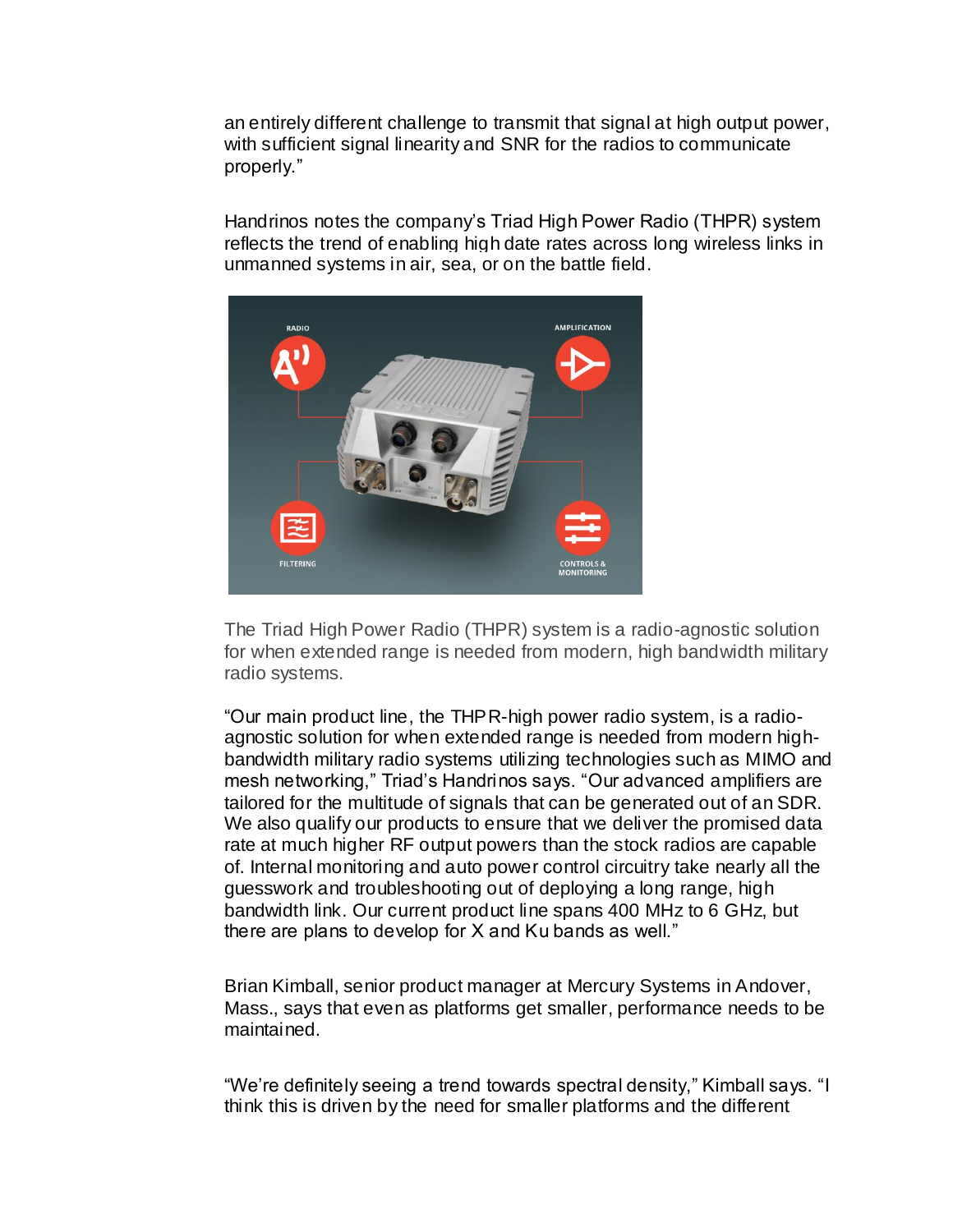forces don't want any degradation in performance. They don't want to suffer a limited number of channels, but they're in a more SWaPconstrained envelope. I also think ruggedness is a trend because of, again, the small-form-factor nature of these newer payloads."

Kimball also says that open standards like [Sensor Open Systems](https://www.militaryaerospace.com/computers/article/16722043/sosa-opensystems-standards-for-military-embedded-computing-could-double-or-triple-the-market)  [Architecture \(SOSA\)](https://www.militaryaerospace.com/computers/article/16722043/sosa-opensystems-standards-for-military-embedded-computing-could-double-or-triple-the-market) and similar initiatives are driving development in the RF and microwave sector for mil-aero manufacturers.

"We have a case now where the RFM 3U transceiver product line was in VITA 65 and we're transitioning to SOSA-aligned. And the way we did it in their modular transceivers and a digital baseboard that they sit on," Kimball says. "So, we just had to do a minor tweak to the digital baseboard to fall in line with SOSA. And we're doing that on multiple fronts with primes for both the Army and the Air Force."

#### **The imperative for SOSA**

The Open Group, which oversees SOSA standards, comprises more than 750 companies worldwide. SOSA aims to reduce development cycle time and cost, systems integration cost and risk, and sustainment and modernization cost. In addition, the group aims to increase commonality and reuse, support capability evolution, mitigate obsolescence, and isolate the effects of change.

Mercury's Kimball says that SOSA is now "sticking" in ways that it previously didn't is because of buy-in by military branches.



The Mercury Systems Spectrumseries RFT-3200 downconverter and matching RFT-4200 upconverter-broadband frequency conversion products for agile electronic warfare and electronic intelligence systems.

"It is not a 'maybe' - it is a 'must' for some of these newer platforms that we're seeing," Kimball says. "If the Army and the Navy and the Air Force have programs for it, it's a must. The industry is going to follow along. It's actually being driven from the top. The beauty of SOSA is it takes something like other open standards like VITA 65 and it takes away the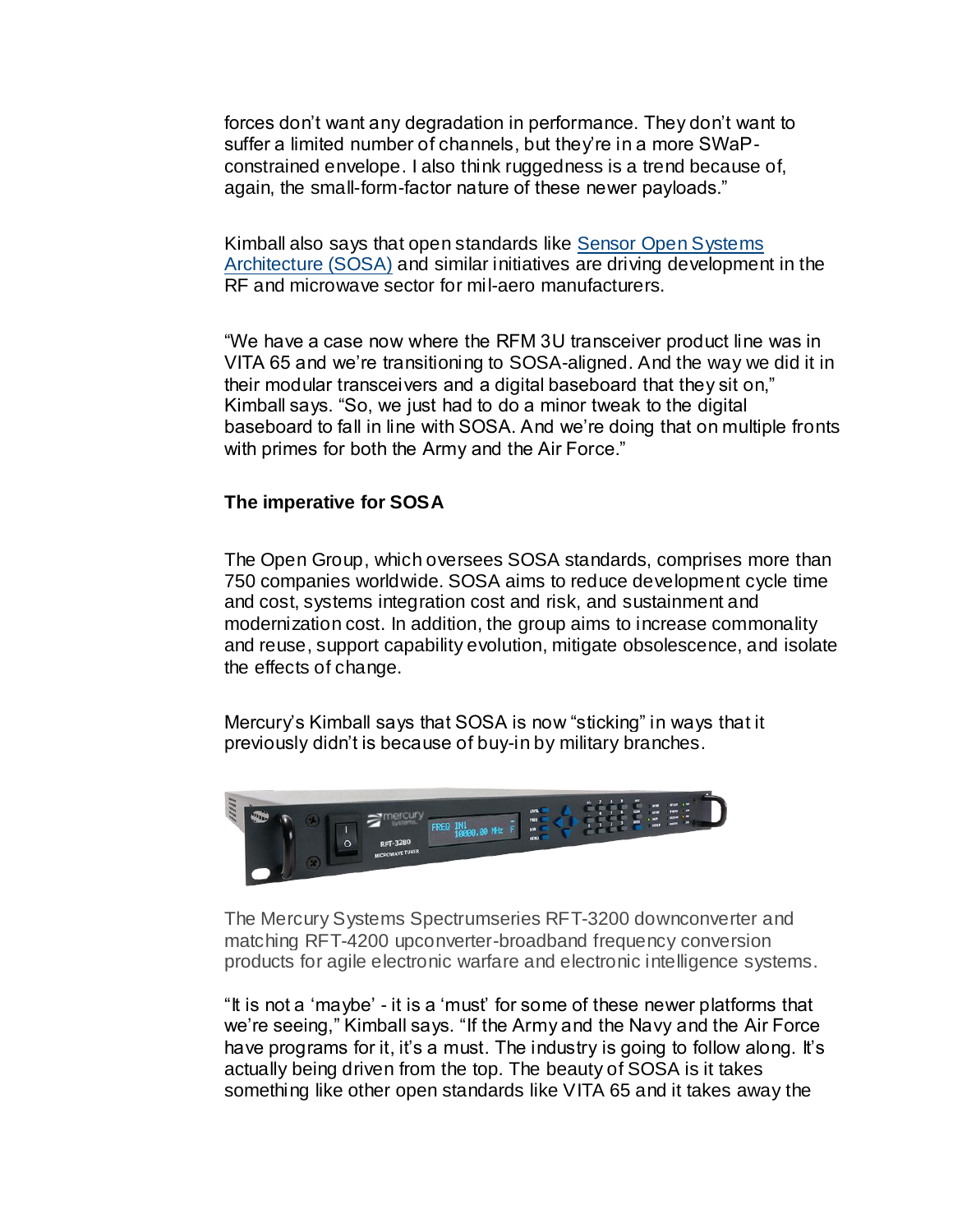undefined pins. So, you really can have a payload slot that could be vendor A, vendor B, vendor C, take one out, plug the other one in and things will work."

Kimball continues, "That's wonderful for the forces to have that (so) they don't have vendor lock. They could even take a card out, put another card in and change the function of the mission. So, I think it's is universally starting to stick. And I think it starts at the top."

In addition to spectral density and SOSA-alignment, Kimball notes the trend of operating at higher frequencies.

"I also would say directed activation is encroaching in the RF space. You know, it was just a couple of years ago ... you couldn't see much above two gigabytes. Now we have products that can see up to eight gigs for analog input bandwidth and there are definitely some on the horizon that can even digitize a K-Band that really shifts the RF problem."

### **Stop the bounce back**

While the military wants robust performance for its RF and microwave systems, it also aims to stop enemies' signals from bouncing back to them. In addition forces aim to minimize their own signal degradation. Laird Performance Materials focuses on mitigation of electromagnetic interference inside of electronic packages and dissipation of heat.



Laird's line of fluorosilicone elastomers, thermal insulators and electromagnetic interference-suppressing absorbers can withstand extremely high temperatures and exposure to jet and missile fuel.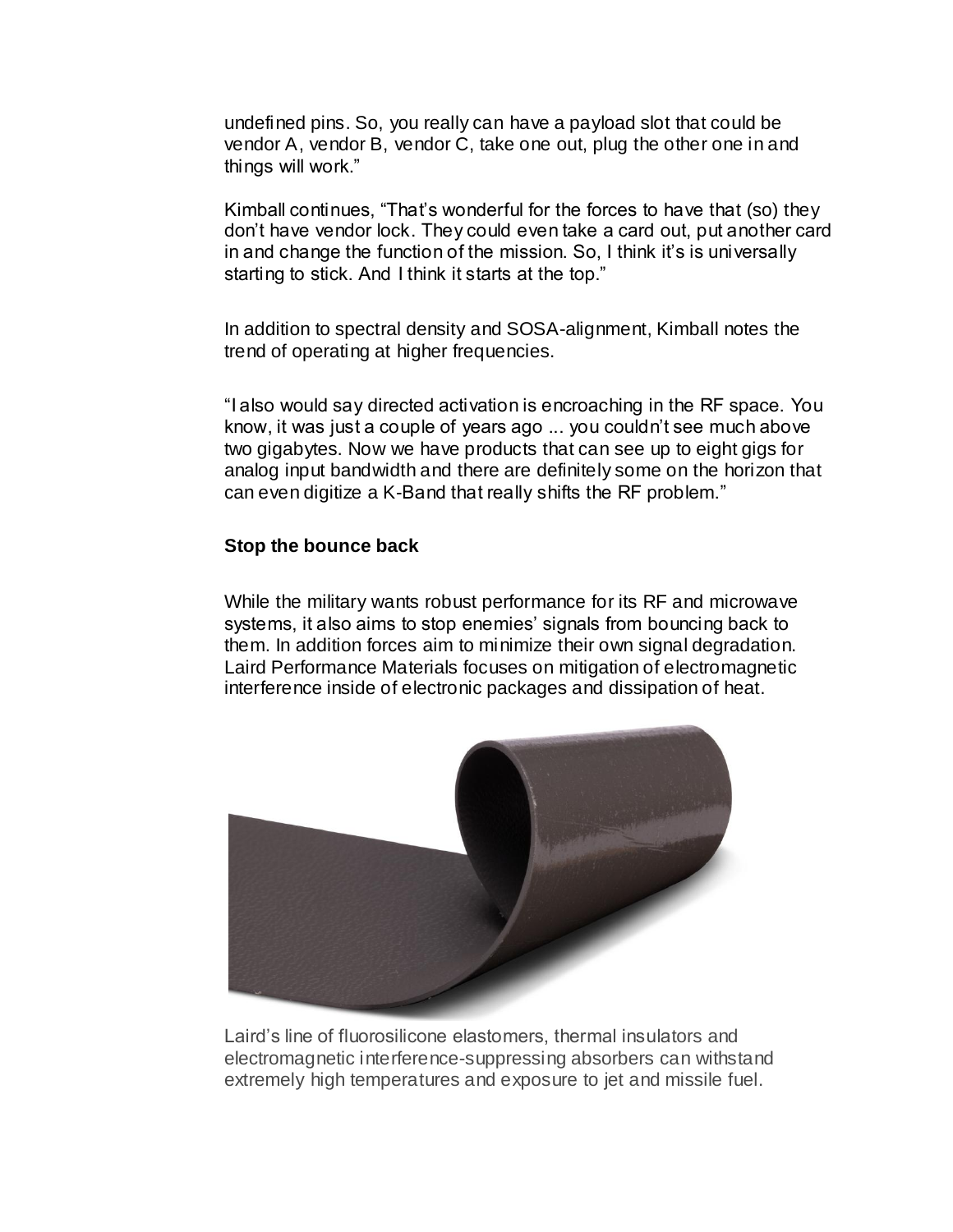Rick Johnson, aerospace and defense director at Laird R&F Products, explains that there are a trio of military uses for its performance RF materials.

"The first one is what I'm going to call 'survivability,'" Johnson says. "So, you put absorbers on things that you don't want to return energy from. And that's certainly something that is being used a lot nowadays as things try to become less and less observable to detection. So that's one of our big main areas of focus."

The second, Johnson says, is in antennas.

"Antenna pattern enhancement, reducing antenna side lobes, reducing backscatter from antennas, improving the isolation of an antenna so it performs better," says Laird's Johnson. "That is a big part of our work in both military and commercial."

Finally, Johnson says is the focus on internal high frequency electromagnetic interference (EMI).

"So, normally, if you've got a noisy chip, you can put a board-level shield around it or something else to mitigate it," Johnson says. "If you start having these problems in the microwave and millimeter wave frequencies, the wavelengths are getting so small that traditional EMI shielding doesn't work properly. So, you have to augment it by putting absorbers in there, which will then absorb the energy. So, it is not only just keeping the energy inside the box and meeting FCC requirements, but also stopping one component from interfering with another. So, it's used a lot in automotive radars between the transceiver in the transceiver assembly. It's used in high frequency EMI applications for datacom and automotive electronics. And then certainly military 5G uses the material similarly inside of an assembly to kill internal reflections."

Laird's Johnson says that microwave absorbing material is made up of two parts - one, a binder, which could be an epoxy, an elastomer or thermoplastic.

"Their function is to provide the external coating or the body of the absorber," says Johnson. "The other key factor is then the fillers that go inside of it. So, we're taking things like elastomers, and we're adding different electromagnetic fillers. And those fillers then vary as frequencies vary. What we're seeing is, on the material side, the environmental side,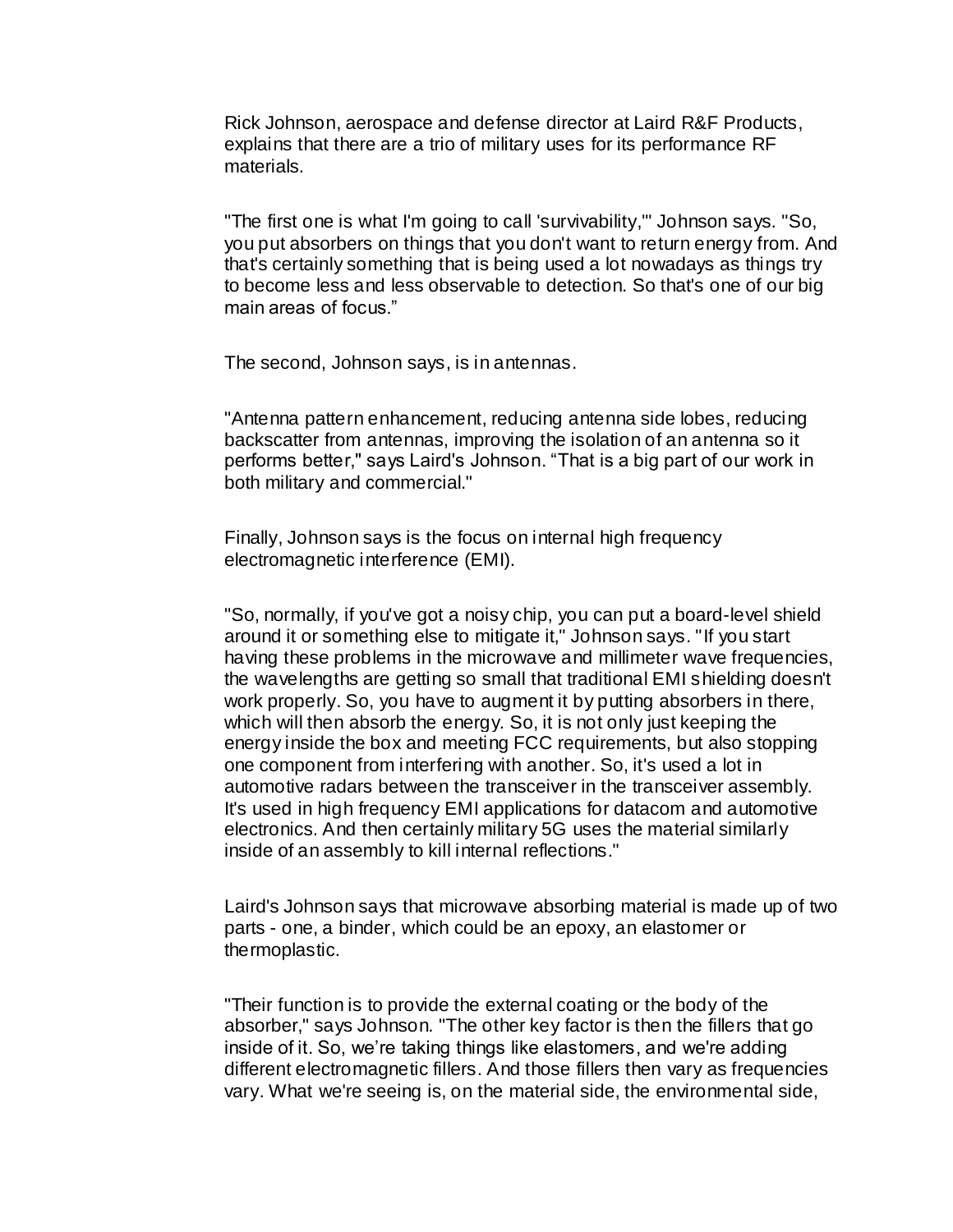we're seeing higher temperatures. We're seeing use in harsher environments that need better fuel resistance. We're seeing materials that need better corrosion resistance."

Johnson continues, "Everybody's familiar with silicones. They're used as gaskets. They're used as caulking for your bathtub. Fluorosilicones are similar, but they have this fluorine attached to them, which then gives it a much better temperature capability (but) the most important part is fuel resistance. And so, silicones are traditionally not used on aircraft and other areas because of their susceptibility to swelling by fuel or damage by fuel. So, what we have done is really focused on using these fluorosilicones in a variety of different ways."

# **Noise in the signal**

While warfighters and commanders depend on RF and microwave equipment to transfer invaluable data that could make or break mission successes, tracking down sources of interference is also incredibly important.

Just as technology has made transferring data across the frequency faster, what was once relegated to the benchtop is now field deployable.



The Anritsu Field Master Pro MS2090A with real-time spectrum analysis.

While the traditional spectrum analyzer continue to be a workhorse for RF engineers, real-time spectrum analyzers (RTSA) offer myriad benefits for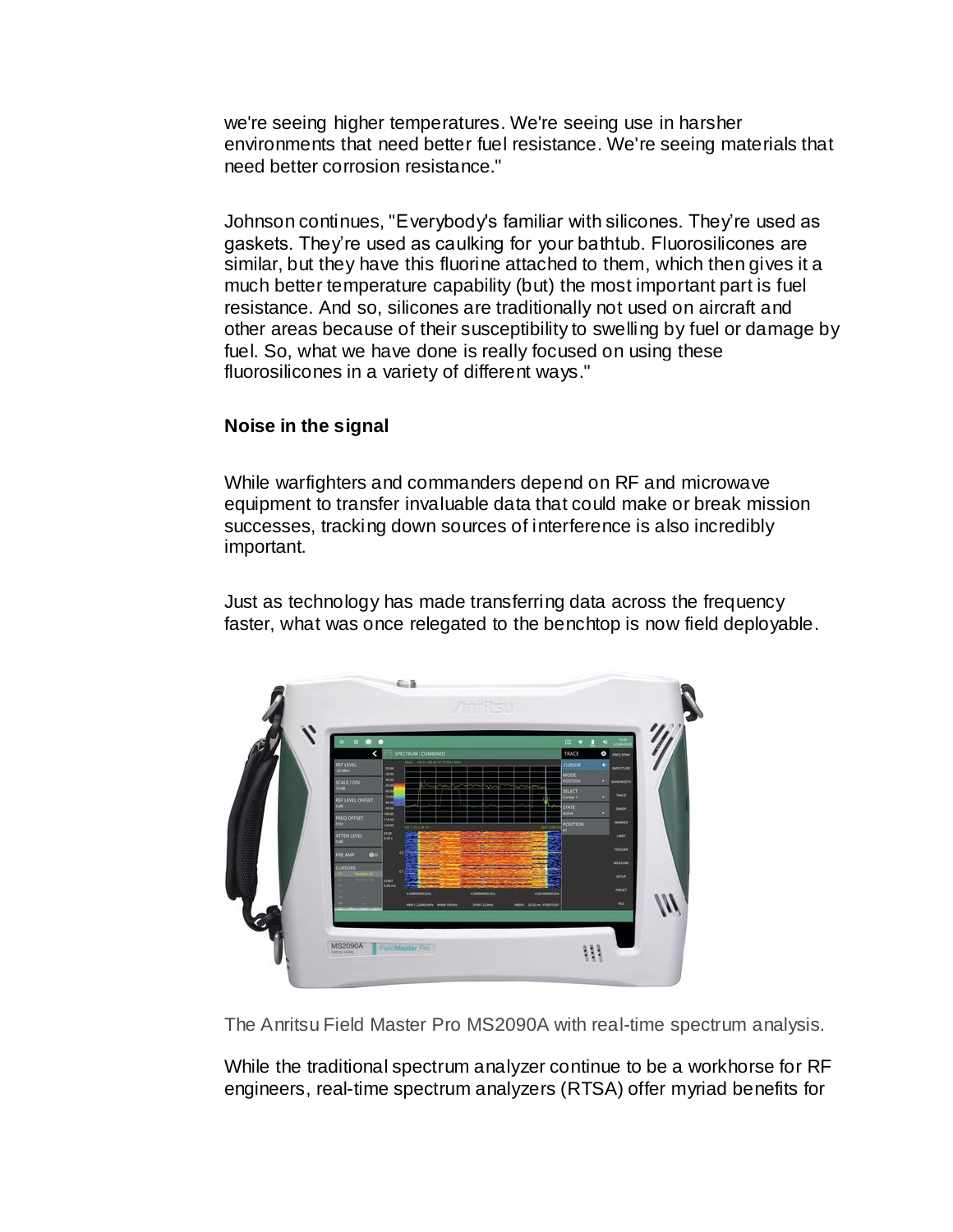industries and agencies looking to glean additional insights into signals across the spectrum.

With real-time analysis, experts can conduct continuous gapless capture and analysis of elusive and transient signals, which is not something conventional spectrum analyzers and vector signal analyzers can do. This allows for signal-in-signal monitoring for traffic that should not be there or may be causing interference.

Experts at the [Anritsu](https://www.militaryaerospace.com/directory/test-and-measurement/spectrum-analyzers/product/14062807/anritsu-spectrum-master-ultraportable-spectrum-analyzer) Corp. U.S. Test and Measurement division in Morgan Hill, Calif. explain that RTSA test and measurement instruments give a much broader view compared to traditional technology of what's going on in the spectrum compared to traditional technology.

"It would be used for spectrum clearing to check to see in a base environment if there's any unknown or unwanted transmitters that could affect the security of these operations," says Anritsu Product Manager Kirby Hong. "The second use could be general maintenance of equipment. Is it performing correctly? Are they meeting their specifications? When the radar is turned off, does it unintentionally emit spurious signals? It could be a security problem. Look for illegal listening devices, especially those that have a very transient nature that isn't broadcasting all the time. If there's a bug recording conversations, and periodically it transmits to a receiver station somewhere, that could be missed by a traditional spectrum analyzer."

#### **Scanning the spectrum**

Anritsu's Field Master Pro MS2090A instrument with real-time spectrum analyzer option was selected to locate the interfering signal. According to the manufacturer, in the optional real-time mode, the MS2090A can accurately measure the amplitude of a single spectrum event as short as 2 microseconds and detect a single event as short as 5 nanoseconds. The MS2090A is a ruggedized, size, weight, and power (SWaP) optimized, field-deployable handheld spectrum analyzer that has a 110 MHz analysis bandwidth and an measurement range from DANL to +30 dBm.

Using the MS2090A RTSA, experts were able to find the cause of the interference alarms at the public safety agency: high wind caused a cable to bang up against the tower, causing passive intermodulation.

The MS2090A can help with interference hunting, spectrum clearing, broadcast transmitter analysis, monitoring microwave radio links, satellite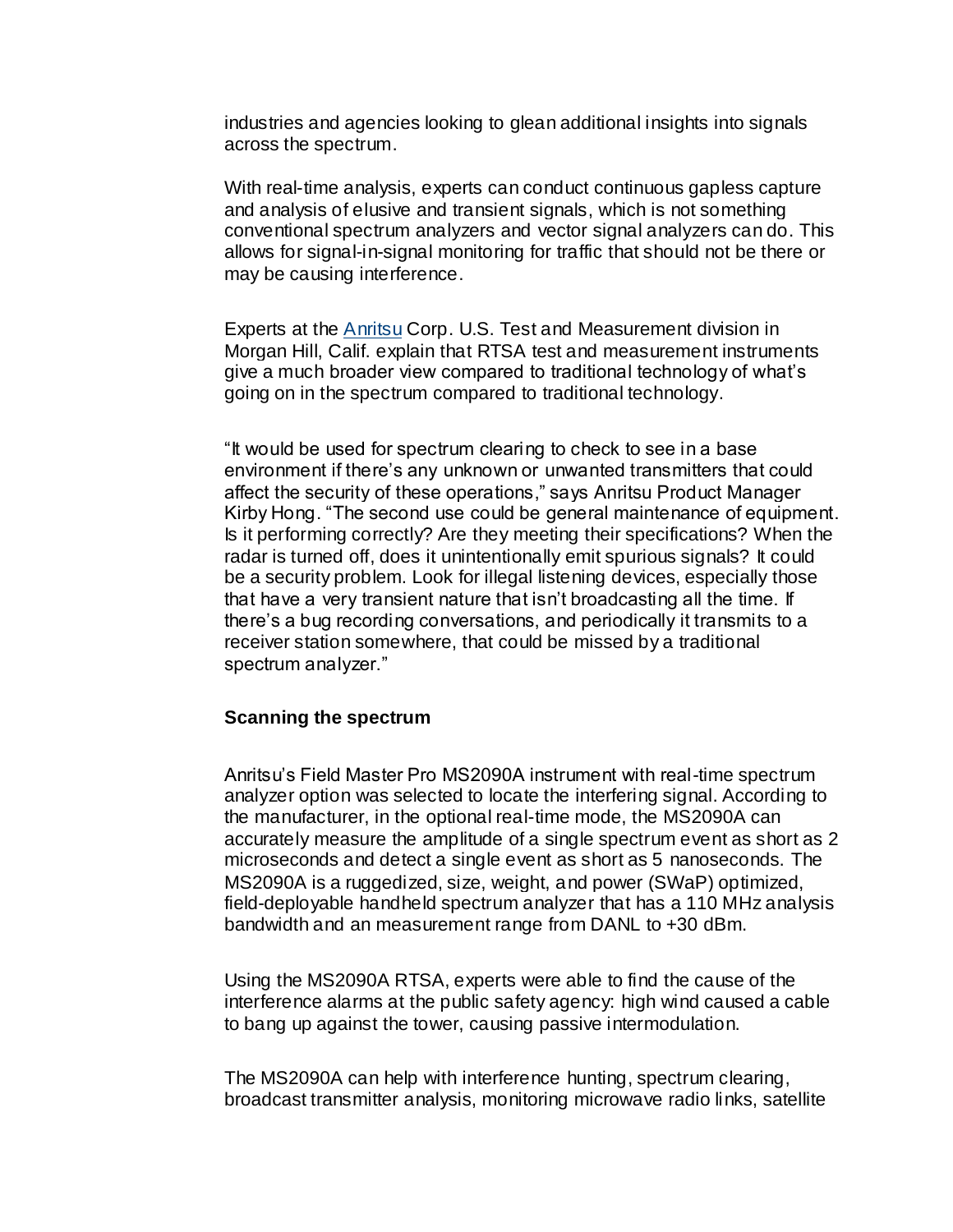system monitoring, pulse radar measurements, 5GNR base station measurement, and 5G coverage mapping.

Hong and Angus Robinson, a marketing manager at Anritsu, notes that due to SWaP optimization, the battery-powered Field Master Pro MS2090A can be mounted into aircraft, vehicles, and deployed nondescriptly in cases to keep an inconspicuous eye on signals across the spectrum in real time.

"One of the government agencies we've been talking to is currently mounting into airframes, inside military aircraft, very large lab type instruments for exactly this application," says Robinson. "And so, you can imagine anything that you're putting up in an airframe in terms of weight and size is a big issue. They're very excited about the small form factor and the ability to get that same functionality in a in a much smaller form factor. There's also a group of people who want to leave these units in, say, unsuspicious looking Pelican cases…It's got a big battery in the case as well, and they leave it gathering data somewhere for a day or what have you and then come back home and pick it up."

# **Rugged recorder**

Pentek Inc. in Upper Saddle River, N.J., recently unveiled its RTX 2684 26 GHz RF Sentinel Intelligent Signal Scanning small-form-factor recorder, which is an addition to its Talon family.